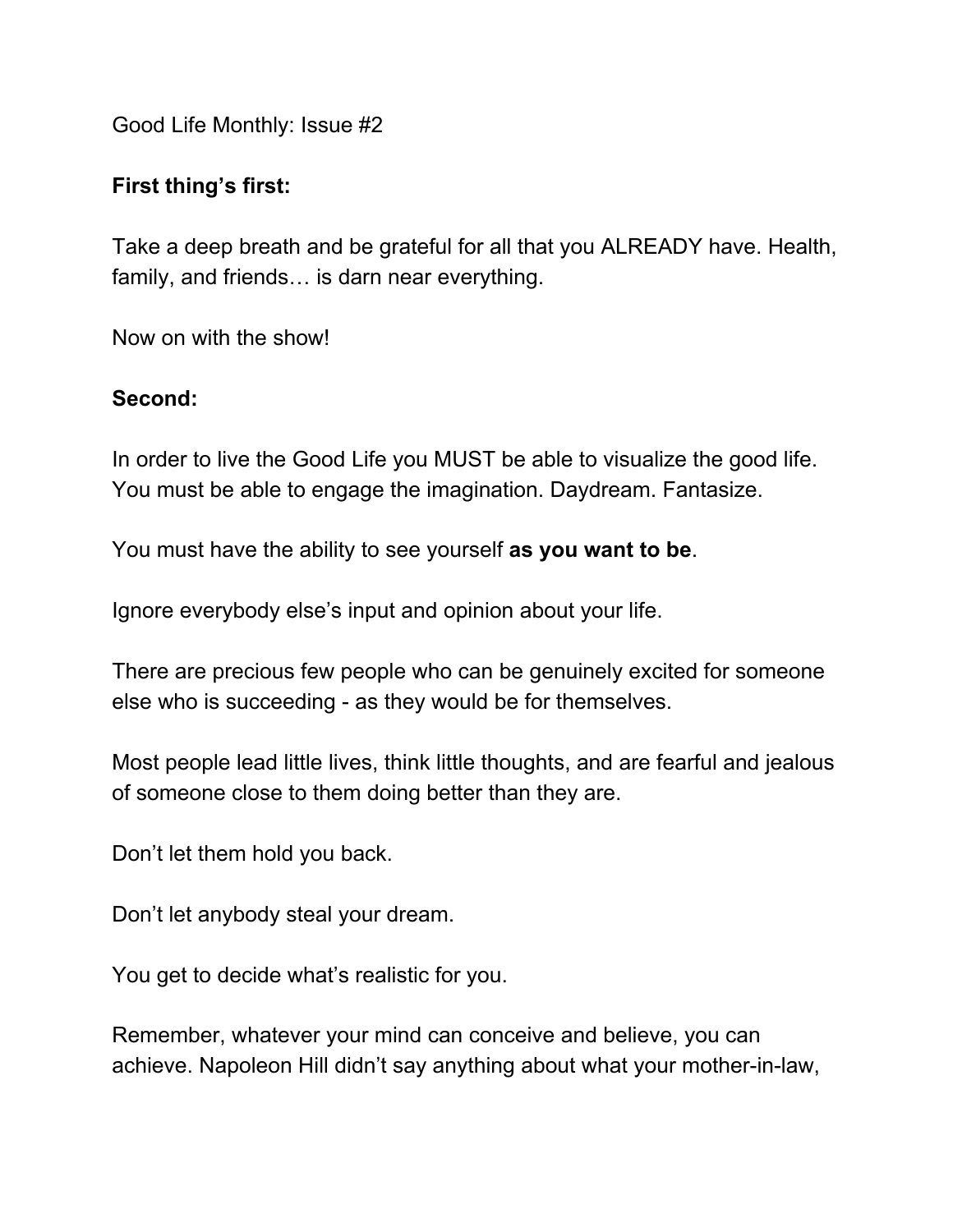your broke uncle, or your neighbor could conceive and believe having to do with what you could achieve.

## Baleeve dat!

Once you've got your imagination fired up and you've stopped buying into other people's limits, you can really make a big step forward into creating your own ideal business and life.

After imagination, the rubber MUST meet the road.

We need a plan and we need to get and to be FOCUSED.

This edition of the newsletter has seven sections:

- 1. The **Opening**: You are reading it now.
- 2. **Focus**: **a.** Without it we are doomed to lifelong misery. **b.** Listen in to my conversation with Inner Circle Member Fred Dorsey - the ultimate squirrel chaser.
- 3. **Principles**: **a.** In order to live the Good Life we must have guiding principles in alignment with our goals and purpose. **b.** The 23 (so far) Good Life Principles.
- 4. **Money**: **a.** We must build a [financial](https://realestategoodlife.com/build-a-financial-moat-now/) moat around our family. **b.** What I discovered just the other morning that (hopefully) will change my money relationship with my Bride. **c.** The 8 Most Important words in your money story. **d.** What is financial independence? **d.** Status = Money. **e.** PT Barnum report: The Art of Money Getting.
- 5. **Marketing**: **a.** We must build a moat around our business. **b.** Category of One. **c.** Example: email "series".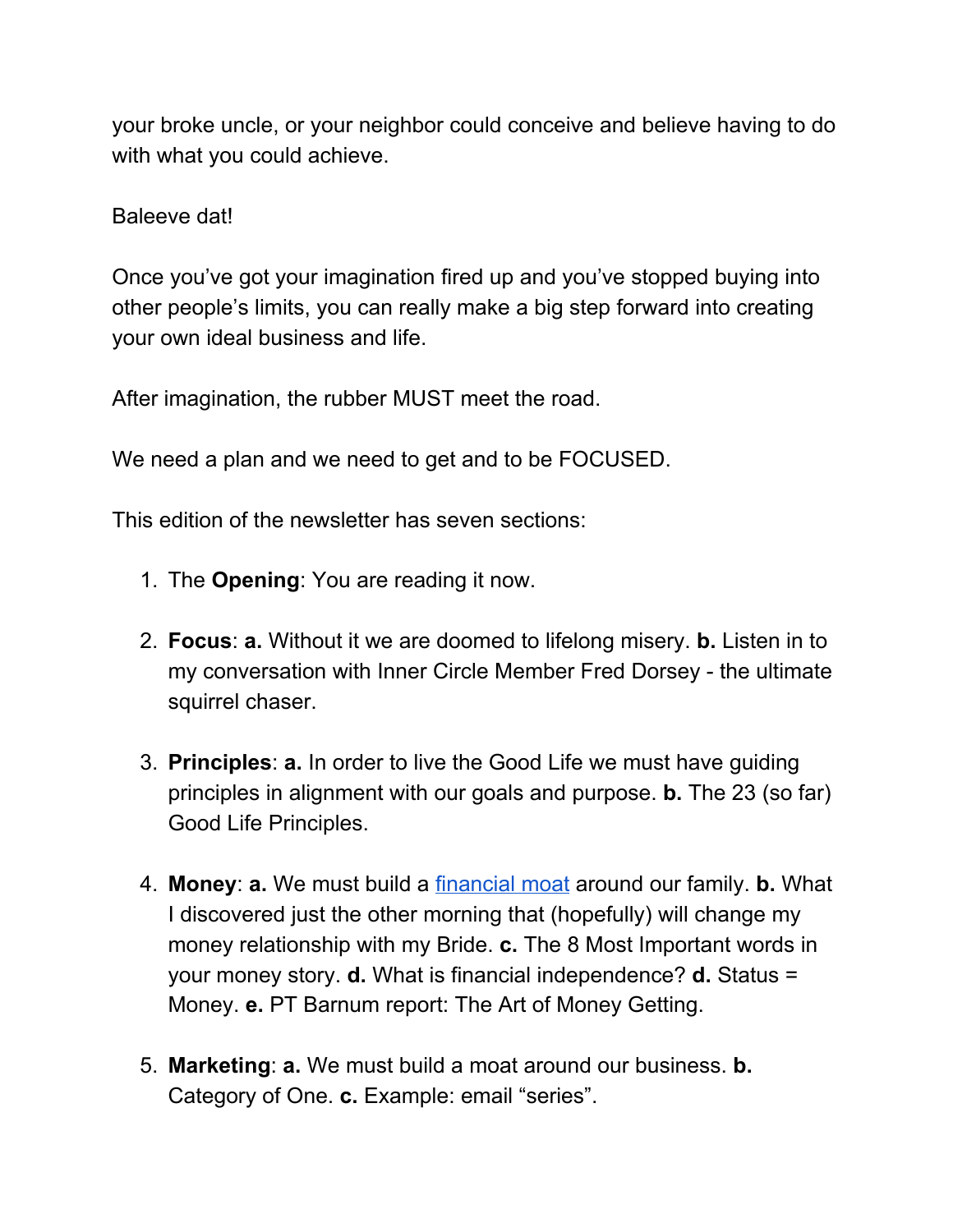- 6. **Member Spotlight**: John Cunningham (my new friend). **a.** Great conversation for you to listen to. **b.** Copy of John's 1st newsletter!!!
- 7. **How to an Outlier**: **a.** Overview of Malcolm Gladwell's book: Outlier. **b.** Peter Thiel, December's Outlier.

Please accept my congratulations and applause. At least the first of couple of steps are under way in your journey to the Good Life.

**First**, you have enough self-awareness (super-power) to understand that you want more, you need more, and you were born for more than you currently have.

**Two**, you're smart enough to seek "clues". And we know that success leaves clues.

**Three**, you're wise enough to invest in yourself.

What most top agents do, what most successful people do, what most debt free financially independent people do - is - no surprise, really - what everybody else doesn't do,

While the thumb-suckers begrudge, bemone, resist, and resent… what it takes.

You do it anyway.

Inside the Good Life, this year will be centered in Transformation.

In order to change - the pain of sitting still and doing nothing - must be greater than the pain required to change.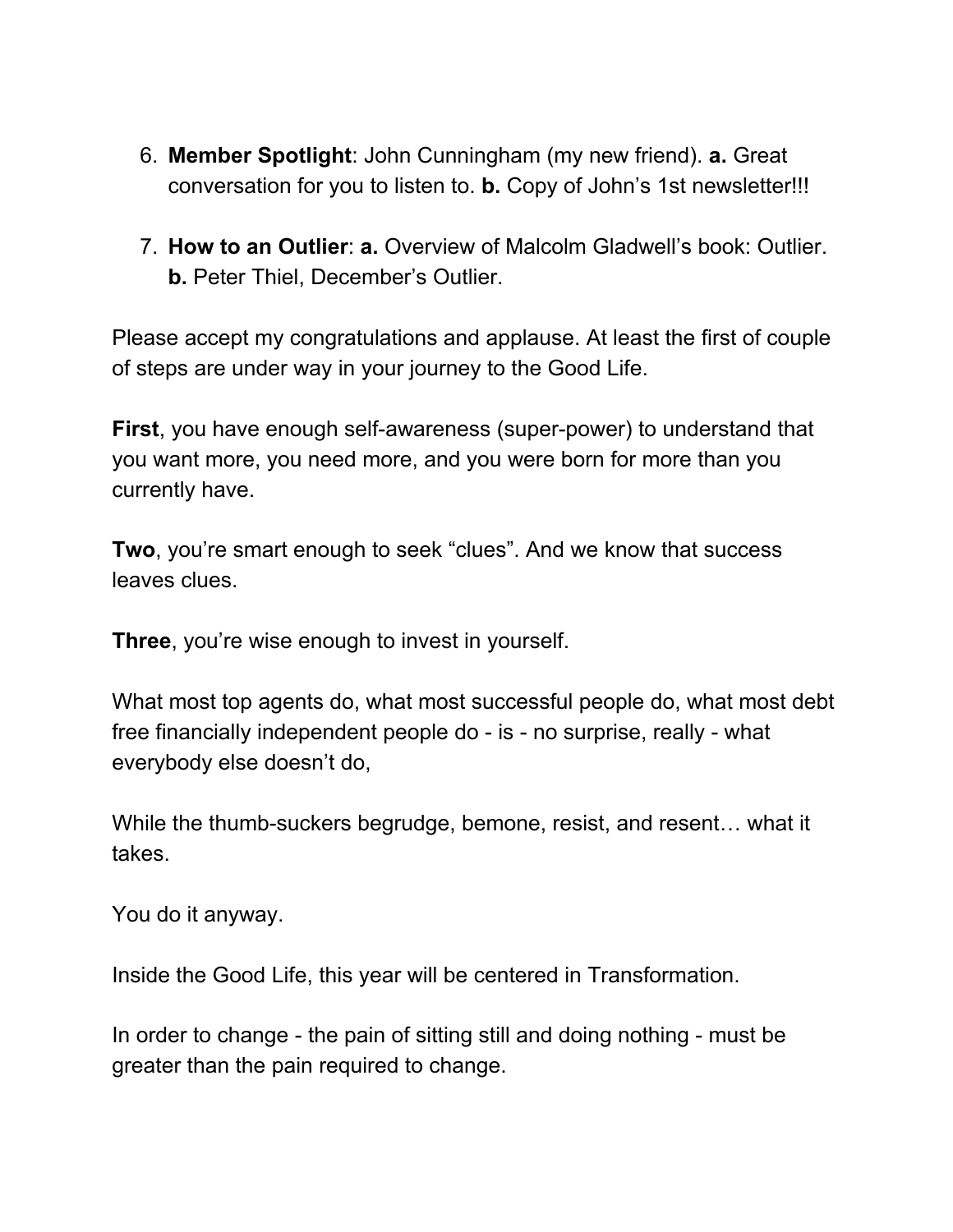You wouldn't be here if you didn't desire change.

Do not let another year slip away.

Another year, another year, another year.

Next thing ya know, you're lying on death's bed.

You're wondering, "Hmm, is there a heaven and hell?"

Here's an answer to consider as you begin your Good Life journey:

## **Hell, for most, is getting to the end of their life and meeting the person they could've been.**

HELL-OOOOO!

Let's go!!!

We're here together. We may as well change the World!

Welcome to this month's issue of Good Life Monthly. Enjoy the ride. **P.S.** Here at the Good Life, we live by the Golden Rule. We treat others how we want to be treated (including ourselves) and we live how we know we should be living.

We stand for the national anthem. Salute the flag. Sincerely thank the veterans. Appreciate law enforcement. Tip our hats to the teachers. Celebrate ambition. Talk about money. (never worship)